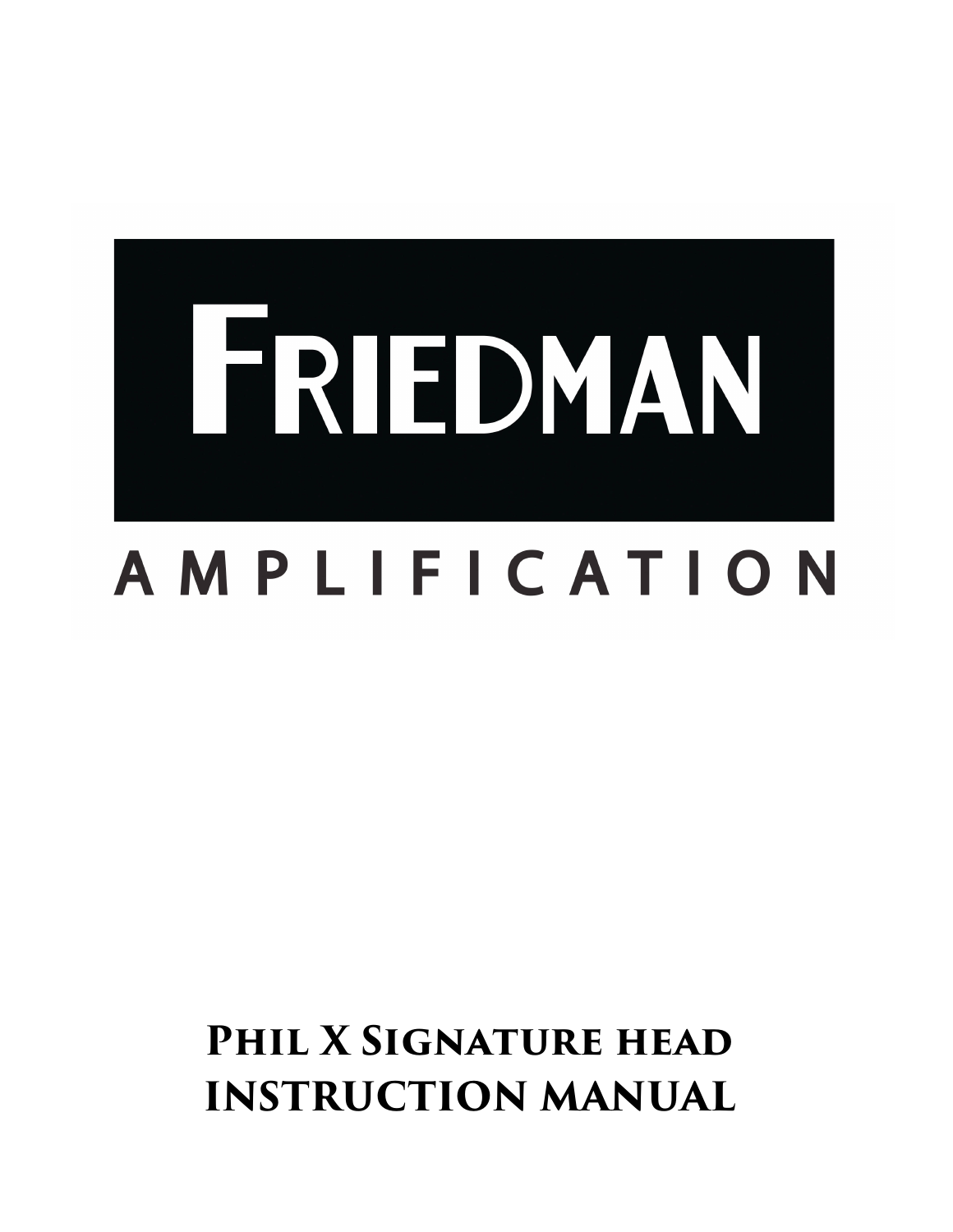Congratulations on purchasing this incredible new guitar amplifier designed by one of the most well known amp modders and designers in the LA Music scene for the past 20 years, Dave Friedman.

Dave Friedman has been designing and building guitar rigs for the stars since the early nineties. After many years of modding amplifiers and consulting for other wellknown amplifier companies, Dave has finally brought his talent to a new line of production amps under his name, Friedman Amplification. 

Dave's collaboration with Phil X has lead to the making of a simple yet versatile Rock n' Roll Machine.

The X is a 100-watt EL34 powered fire breather that is also capable of producing many styles of music from blues to classic rock and heavy rock to metal by just adjusting the gain and master controls. Switching the Cut or voltage switch gives you even more sounds on hand. And don't forget 2<sup>nd</sup> master volume for your volume boosting needs.

A lot of people don't believe an EL-34 100watt amp can sound great even at bedroom volume levels. We beg to differ! Dave completely designed the Master volume to sound fantastic at any level.

You will notice instantly, the tight bottom end and rich harmonically detailed chords and single notes. This amp cleans up remarkably well with the guitar's volume control, even with the amp on higher gain settings.

The X takes pedals very well and loves boosts, OD's, phasers, flangers, tremolos, wahs, etc. The X also has an ultra transparent Series FX loop that takes time based FX pedals and rack units equally well.

- Incredibly versatile single-channel amp.
- 100-Watt EL34 Power Tubes.
- 3 12AX7 Preamp Tubes
- Dirty Channel has Vol, Gain, Treble, Middle, Bass.
- Global Presence Control
- Series Effects Loop
- Custom Transformers
- Line Out with Level Control on rear panel.

#### **PLUGGING IN**

We recommend starting the amp up with the Bass on 10, the Mids at around 6, the Treble at 5 and the Presence at 5. Set the Gain around 8 and then bring the master up to taste. After plugging in, you will notice instantly, the tight bottom end and rich harmonically detailed chords and single notes, that's the Friedman sound. This amp cleans up remarkably well with the guitar's volume control even with the amp on higher gain settings. 

We know you will love your new PHIL X amp. If you have any questions or help don't hesitate to email us at Friedmanamps@gmail.com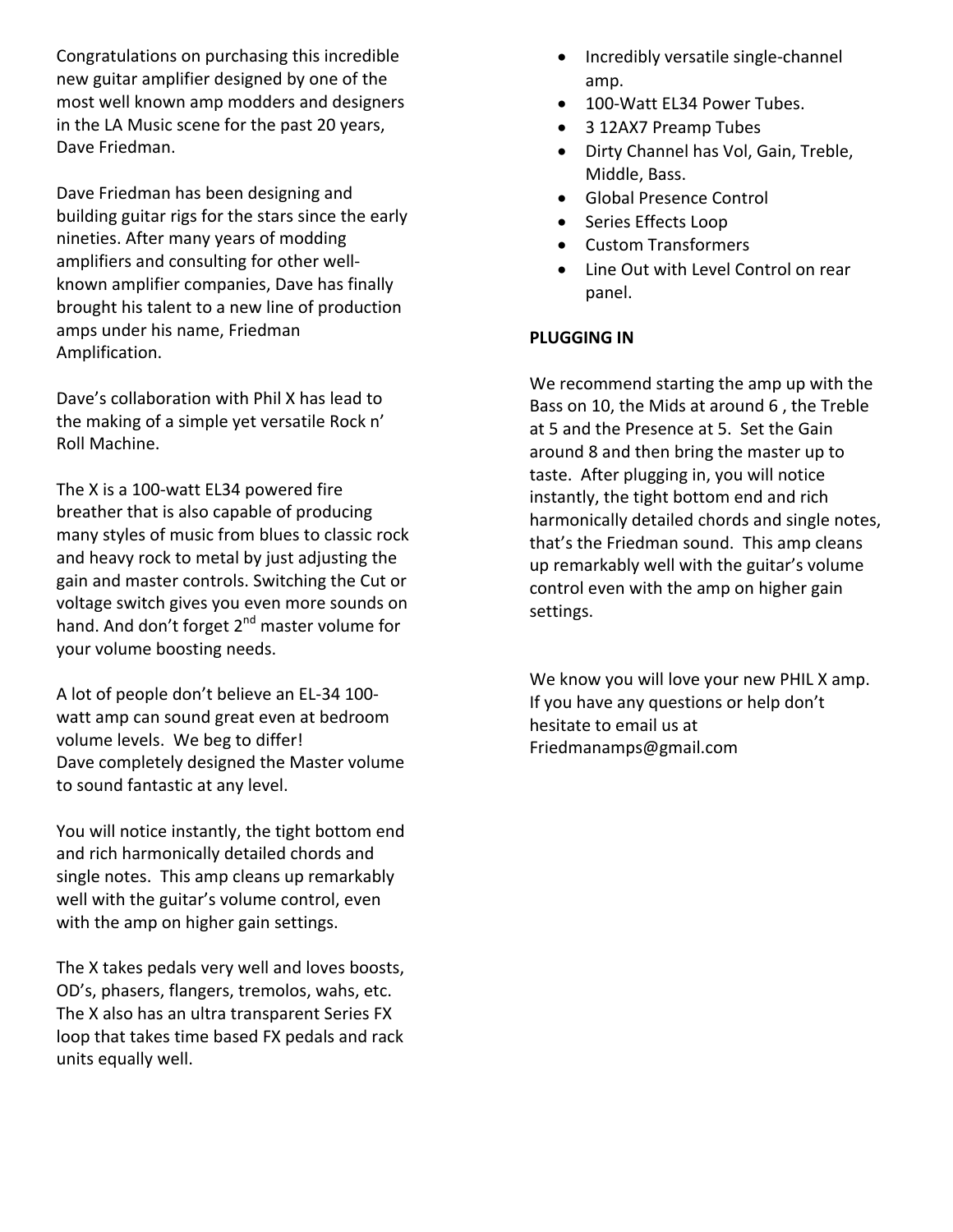#### **INSTRUCTIONS**

Please keep this instruction manual for future reference and for the duration of owning this Friedman Amplifier. Please carefully read and understand the instructions inside this user's manual before attempting to operate your new amp. This instruction manual includes essential safety information regarding the use and maintenance of the amplifier. Take special care to heed all warning symbols and signs inside this manual and those printed on the amplifier itself.



TO PREVENT FIRE OR SHOCK HAZARD, DO NOT EXPOSE THE AMPLIFIER TO WATER OR MOISTURE. DO NOT OPERATE NEAR ANY WATER SOURCE



## $\blacktriangle$  WHAT'S THE MEANING OF THIS?

The lightning flash with an arrow triangular symbol is intended to alert the user to the presence of non-insulated "dangerous voltage" within the products enclosure, and may be of sufficient magnitude to constitute a risk of electric shock



## $\blacksquare$  WHAT'S THE MEANING OF THIS?

The exclamation point triangular symbol is intended to alert the user to the presence of important operating and maintenance (servicing) instructions in the user manual accompanying this amplifier!

1. Read Instructions  $-$  All the safety and operating instructions should be read before this product is operated.

2. Retain Instructions  $-$  The safety and operating instructions should be retained for future reference.

3. Heed Warnings – All warnings on the amplifier and in the operating instructions should be adhered to.

4. Follow Instructions  $-$  All operating and use instructions should be followed.

5. Water and Moisture – The amplifier should not be used near water – for example, a bathtub, washbowl, kitchen sink, laundry tub, wet basement, or near a swimming pool, and the like.

6. Heat  $-$  Amplifier should be situated away from heat sources such as radiators, heat registers, stoves, or other amplifier (including amplifiers) that produce heat.

7. Power Sources - This product should be operated only from the type of power source indicated on the rating label.

If you are not sure of the type of power supply to your home, consult your product dealer or local power company.

8. Grounding or Polarization

 $-$  This product may be equipped with a polarized alternation-current line plug (a plug having one blade wider than the other). This plug will fit into the power outlet only one way. This is a safety feature. If you are unable to insert the plug fully into the outlet, try reversing the plug. If the plug should still fail to fit, contact your electrician to replace your obsolete outlet. Do not defeat the safety purpose of the polarized plug.

9. Power-Cord Protection

– Power-supply cords should be routed so that they are not likely to be walked on or pinched by items placed upon or against them, paying particular attention to the cord in correspondence of plugs, convenience receptacles, and the point where they exit from the amplifier.

10. Cleaning  $-$  The amplifier should be cleaned only as recommended by the manufacturer. Clean by wiping with a cloth slightly damp with water. Avoid getting water inside the amplifier.

11. Non-use Periods  $-$  The power cord of the amplifier should be unplugged from the outlet when left unused for a long period of time. 12. Object and Liquid Entry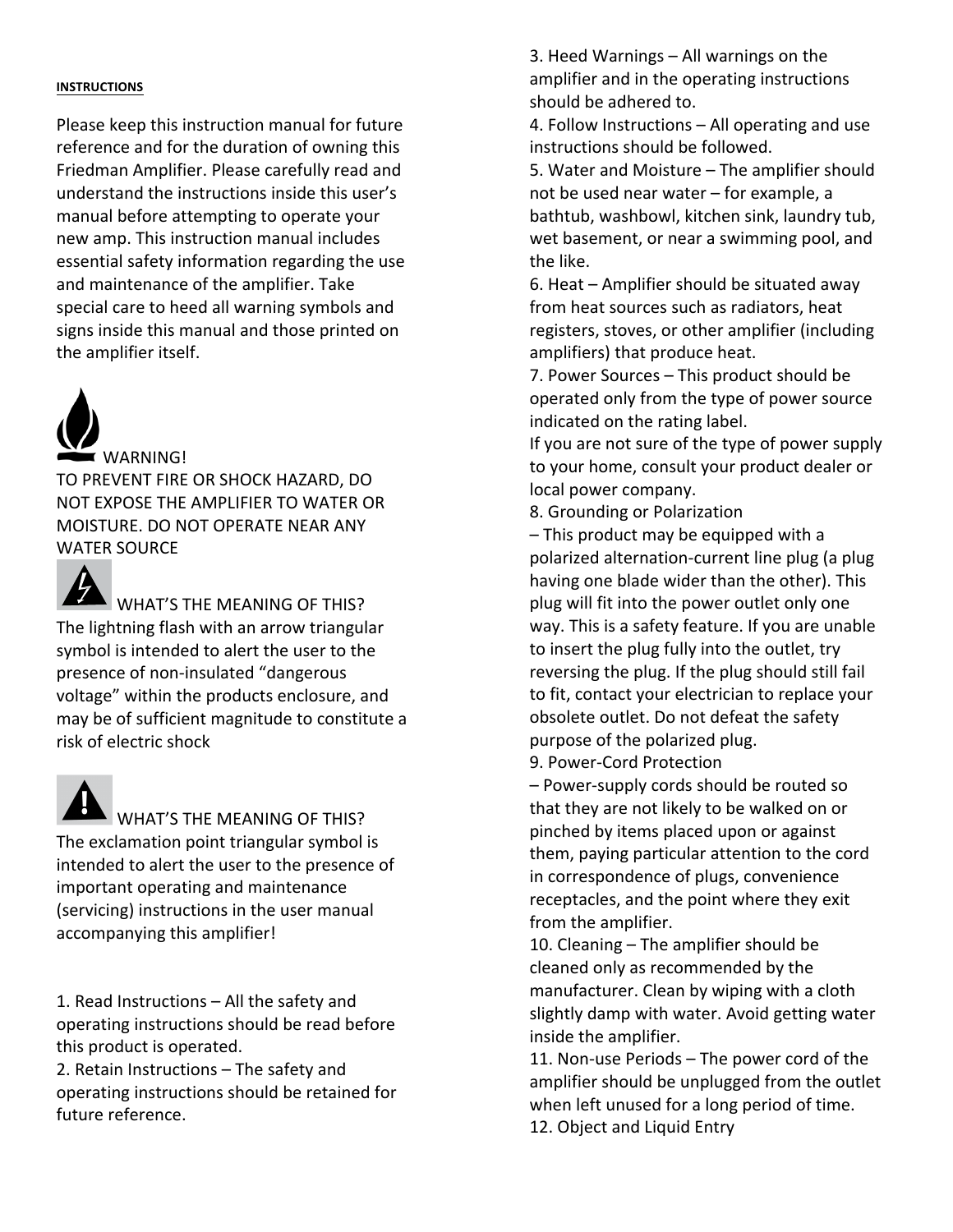– Care should be taken so that objects do not fall and liquids are not spilled into the enclosure through openings.

13. Damage Requiring Service

 $-$  The amplifier should be serviced by qualified service personnel when:

A. The power-supply cord or the plug has been damaged; or

B. Objects have fallen, or liquid has been spilled into the amplifier; or

C. The amplifier has been exposed to rain; or D. The amplifier does not appear to operate normally or exhibits a marked change in performance; or

E. The amplifier has been dropped, or the enclosure damaged.

F. The amplifier needs tube replacement or biasing

14. Servicing – The user should not attempt any service to the amplifier beyond that described in the operating instructions. All other servicing should be referred to qualified service personnel.

15. Ventilation  $-$  Slots and openings in the cabinet are provided for ventilation and to ensure reliable operation of the product and to protect it from overheating, and these openings must not be blocked or covered. 16. Attachments - do not use attachments not recommended by the product manufacturer as they may cause hazards. 17. Accessories  $-$  Do not place this product on an unstable cart, stand, tripod, bracket, or table. The product may fall, causing serious injury to a child or adult, and serious damage to the product. Use only with a cart, stand, tripod, bracket, or table recommended by the manufacturer, or sold with the product. 18. Lightning  $-$  For added protection for this product before a lightning storm, or when it is left unattended and unused for long periods of time, unplug it from the wall outlet. This will prevent damage to the product due to lightning and power line surges.

19. Replacement Parts - When replacement parts are required, be sure the service technician has used replacement parts specified by the manufacturer or have the same characteristics as the original part. Unauthorized substitutions may result in fire, electric shock, or other hazards.

20. Safety Check – Upon completion of any service or repairs to this product, ask the service technician to perform safety checks to determine that the product is in proper operating condition.

21. FUSES - Always use the correct rating and type of fuse as indicated on the rear panel. Note the proper rating fuse is determined by the AC line voltage in the country this unit is being operated.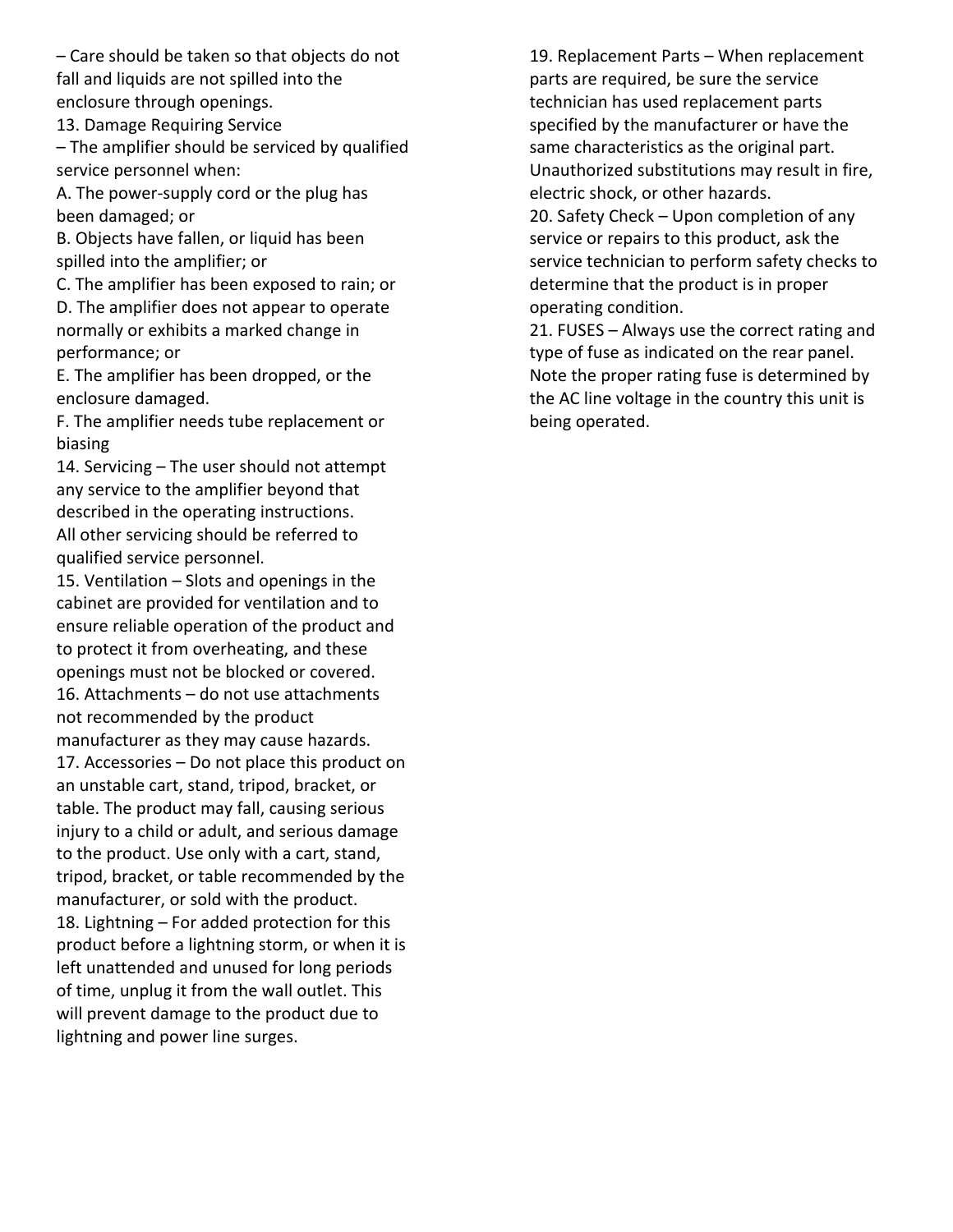

**P** (Power Switch): Turn this ON for about one minute before taking the amp out of Standby for maximum tube life. ALWAYS MAKE SURE THERE IS A SPEAKER LOAD CONNECTED TO YOUR AMP BEFORE TURNING ON.

**S** (Standby Switch): Wait about a minute before placing this switch in the ON position. This will put your amp into PLAY mode.

**POWER INDICATOR LAMP:** This is a gentle reminder that your amp is powered up.

**P** (Presence Control): Adjusts the upper mids and highs in the power amp section. Start at about 4-5 and adjust to taste.

**Note:** This pot will sound scratchy when adjusted – this is normal.

**V-/V+ (Voltage Switch):** This is a hi/low voltage switch.  $V +$  is for higher voltage, this is a bigger and bolder sound. V- is a lower voltage, this is for a slightly softer and spongier sound.

**B** (Bass Control): This adds or takes away bass or bottom end. As the amp gets louder you may want to back this off a bit. Start at 7-10 for bedroom volumes.

**M** (Middle Control): Adds or takes away midrange. Start at 5 or 6, lower settings will scoop the mids, higher levels will allow your audience to actually hear the guitar in the mix.

**T** (Treble Control): This adds or takes away treble. Start at 5 and adjust to taste.

**V-1 (Volume 1 Control):** This is the Phil X Signature Head's VOLUME. The more you turn it up the louder it gets.

**V-11 (Volume 2 Control):** Second master volume for a lead volume boost. This is foot switchable.

**G** (Gain Control): This adds gain/distortion. Adjust to taste. Don't be afraid.

**C** (Cut Switch): This is a three-way switch for cutting gain. With the switch in the middle you will have the highest gain. With the switch in the right position you will have less gain. With the switch in the left position you will have the least amount of gain.

**I (Input Jack):** Just like it says. This is the Phil X Signature Head's Guitar Input Jack.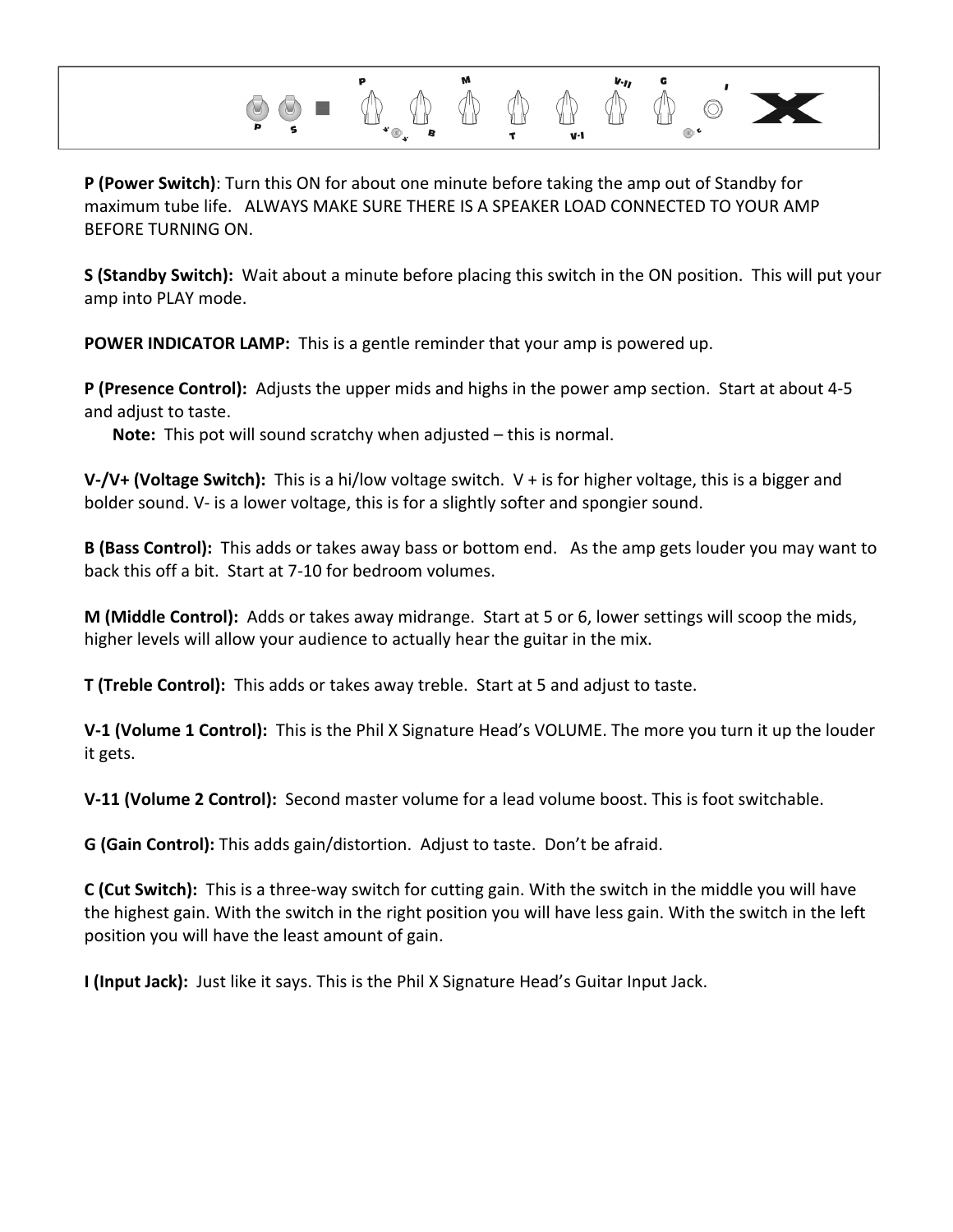

**FOOTSWITCH JACK:** This is where you plug in the footswitch.

**SEND JACK:** This is where you plug the INPUT of your Effect(s). Use a high quality shielded guitar cable.

**RETURN JACK:** This is where you plug the OUT of your Effect(s). Use a high quality shielded guitar cable.

**SPEAKER OUT JACKS (2):** Plug speaker cabinets here. Set Impedance selector to appropriate position.

LINE OUT LEVEL CONTROL: This controls the overall level of the line out.

**LINE OUT JACK:** Connect a high quality ¼" guitar cable to send signal to external devices such as additional power amps, FX, etc. This is not speaker emulated.

**MAINS INPUT:** Plug the supplied IEC power cord here and into a 115v wall outlet to power the beast.

**MAIN FUSE:** This fuse is in the compartment found below the AC receptacle. Replace only with type indicated on rear panel. This is also most likely the result of a bad tube. Constant blowing of this fuse (even when using new tubes) is an indication that something could be seriously wrong with your amp. STOP and call us so we may help you diagnose.

**HT FUSE:** Only replace with Type indicated on rear panel. If this blows, don't freak out too much. It's most likely a bad power tube. We recommend you carry a few spare fuses and a spare set of tubes when gigging.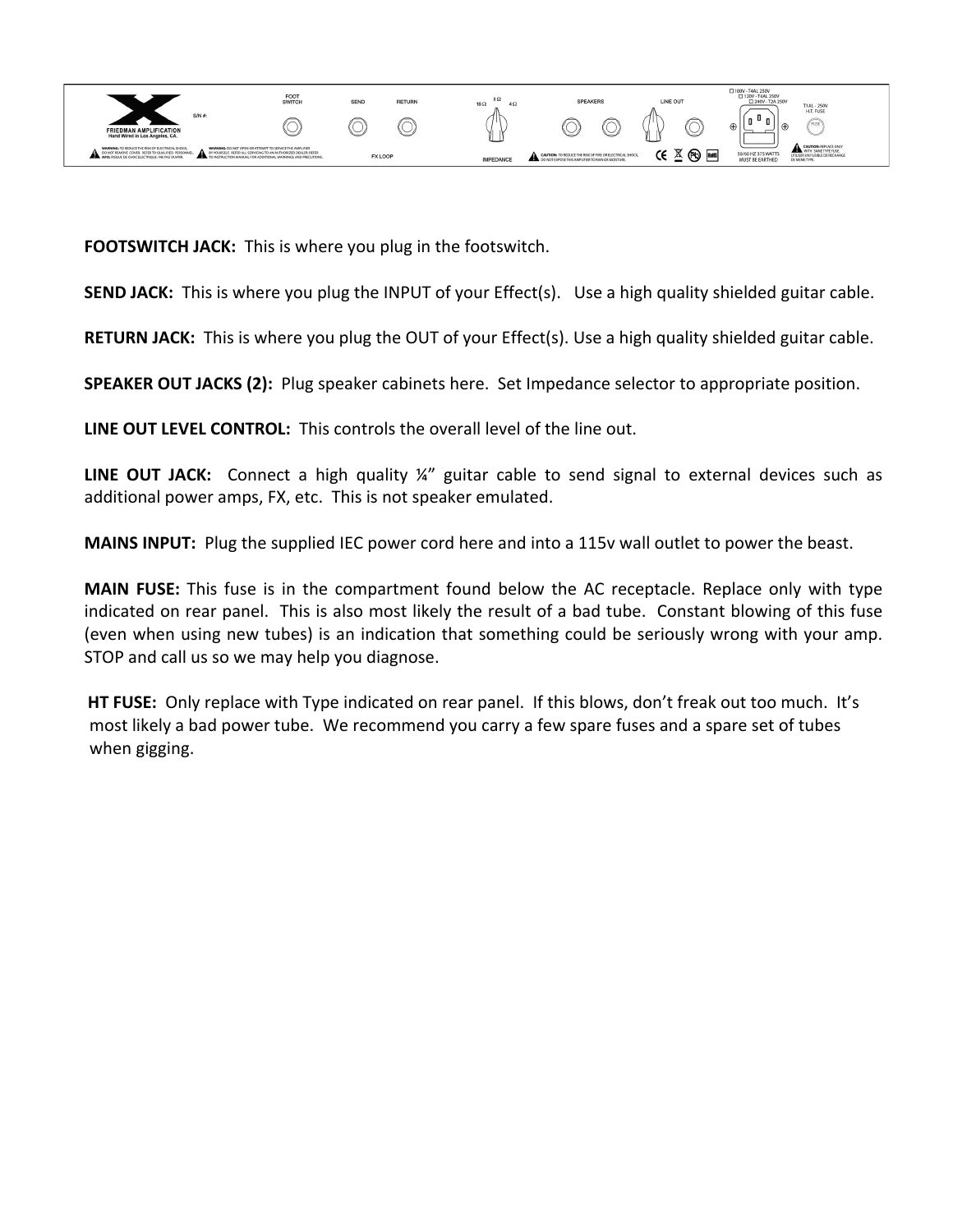### **FRIEDMAN LIMITED LIFETIME WARRANTY**

Thank you for choosing Friedman. Friedman manufactures some of the world's most reliable hand-wired, all-tube amplifiers and speaker cabinets. Friedman takes great pride in an extremely thorough testing procedure, which is implemented on each product prior to shipment. In the unlikely event that you have a problem with your amplifier, please refer to warranty below. Friedman stands behind our products like **no other and we're here to help you!**

**AMPLIFIERS:** Friedman offers a limited lifetime warranty to the original purchaser that a Friedman amplifier will be free from defects in material and workmanship. A dated sales receipt will establish coverage under this warranty, PLEASE KEEP YOUR PROOF OF PURCHASE TO USE YOUR WARRANTY. This warranty does not cover service or parts to repair damage caused by accident, neglect, abuse, normal wear, disaster, misuse, abuse, overpowering, negligence, inadequate packing or shipping procedures and service, repair or any modifications to the product which have not been authorized or approved by Friedman in writing. **ANY MODIFICATION TO THE AMPLIFIER WILL VOID YOUR WARRANTY.** If this product is defective in materials or workmanship as warranted above, your sole remedy shall be repair or replacement by Friedman as provided below.

**CAUTION: Do NOT attempt to repair, modify or** service your amplifier by yourself!!! Please read the instruction manual for all safety notifications, warnings and instructions. Friedman, like all tube amplifiers, has extremely high voltages that can cause serious injury or death. Do not remove the chassis from the amplifier. All repair and service work must be performed by Friedman or an authorized service center of Friedman. ANY UNAUTHORIZED REPAIRS WILL VOID YOUR WARRANTY.

**TUBES:** Friedman warrants the original purchaser that the specific tubes used in Friedman will be free from defects in material and workmanship for a period of 90 days from the original date of purchase. A dated sales receipt will establish coverage under this warranty. This tube warranty will automatically terminate 90 days after the original retail sales date. This tube warranty is in lieu of all other expressed warranties. If tubes fail within the 90 day warranty period your sole remedy shall be replacement of tubes as provided below. 

**RETURN PROCEDURES:** In the unlikely event that a defect occurs please email us at FriedmanAmps@Gmail.com. In most cases we can help you diagnose the problem over the phone. If a product must be sent to us, please follow the procedure outlined below.

- Defective products must be shipped, together with proof of purchase, freight pre-paid and insured to the Authorized Friedman Service Center or directly to Friedman.
- If a product must be returned to Friedman for warranty replacement/repair, a Return Authorization Number must be obtained from our Customer Service Department prior to shipping the product.
- Please contact Friedman Customer Service Department for the Authorized Friedman Service Center nearest you.
- Products must be shipped in their original packaging or its equivalent; in any case, the risk of loss or damage in transit is to be borne by the purchaser.
- The Return Authorization Number must appear in large print directly below the shipping address.
- Always include a brief description of the defect, along with your correct return address and telephone number.
- When calling to inquire about a returned product, always refer to the Return